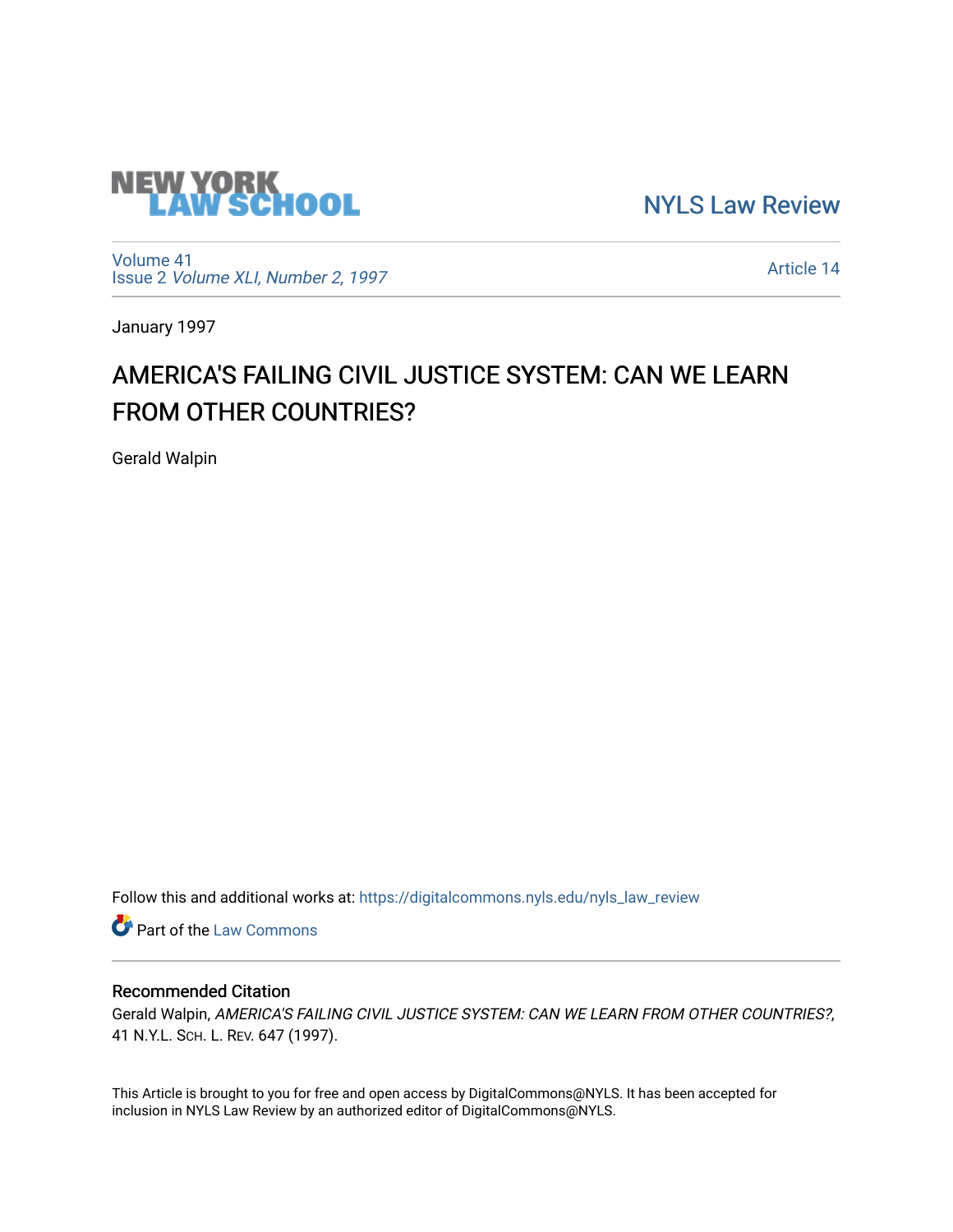# AMERICA'S FAILING CIVIL JUSTICE SYSTEM: CAN WE LEARN FROM OTHER COUNTRIES?

#### GERALD WALPIN\*

Together with the free market, tort law **...** plays in America very much the role set for it by liberal theorists who wish to minimize the collective role of the state and the legislatures. Or at least it would do so, if it were not for the paradoxical fact that so much modem American tort law has fallen under the control of a sort of proplaintiff party which seems to see its function as performing the redistributive exercises performed by legislatures in other democratic systems. That is why American tort law is in crisis  $\ldots$ <sup>1</sup>

On May 20, 1996, the United States Supreme Court leaped into the debate over civil justice reform by overturning an award of two million dollars in punitive damages to an Alabama doctor who discovered that his "new" BMW had been secretly repainted by the dealer after being scratched prior to delivery.<sup>2</sup> In reaching this ruling, the Court noted that the compensatory award had been only four thousand dollars and characterized the five hundred to one ratio between punitive damages and actual harm as "grossly excessive" and violative of due process.<sup>3</sup>

It is perhaps not surprising that Ira Gore's "purely economic"<sup>4</sup> claim could result in a multi-million dollar verdict against a defendant with "deep pockets"; nor is it surprising that the jury's initial award in *BMW of North America, Inc. v. Gore<sup>5</sup>* was actually four million dollars, and had been cut in half by the Alabama Supreme Court.<sup>6</sup> What is had been cut in half by the Alabama Supreme Court.<sup>6</sup> remarkable, even to those accustomed to the United States tort system, is

- *3. Id.* at 1598, 1602.
- *4. Id.* at 1599.
- *5. Id.*

*6. See id.* at 1594-95 (noting the Alabama Supreme Court's reasoning that the jury erred in basing part of Gore's award on conduct that occurred outside of Alabama).

<sup>\*</sup> Senior partner and Chairman of the Litigation Department, Rosenman & Colin. Mr. Walpin also serves as a member of the Advisory Committee to the United States District Court for the Southern District of New York, and he is Chairman of the Litigation Practice Group of the Federalist Society. The author recognizes the work and analysis of Devjani Mishra, a second-year law student at Columbia University Law School, without which this review would not have been possible.

**<sup>1.</sup>** P.S. Atiyah, *Tort Law and the Alternatives: Some Anglo-American Comparisons,* 1987 DuKE L.J. 1002, 1044.

*<sup>2.</sup> See* BMW of N. Am., Inc. v. Gore, 116 S. Ct. 1589 (1996).

<sup>647</sup>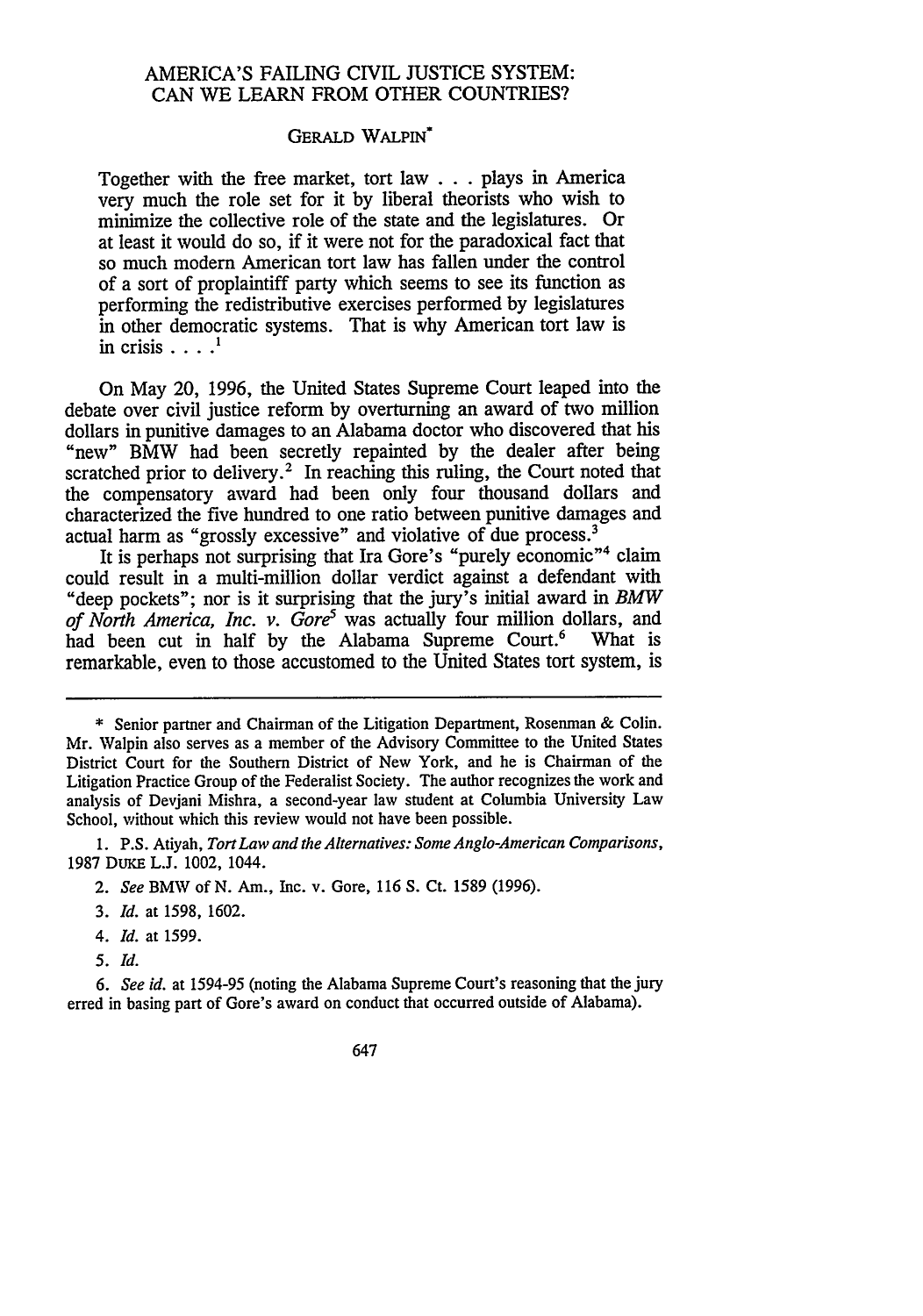that scarcely two weeks after the *BMW* decision, an undaunted Alabama jury ordered General Motors (GM) to pay \$150 million in damages to Alex Hardy, who alleged that a defective GM door latch allowed him to be thrown from his Chevy Blazer in a crash, rendering him a paraplegic.' The award included \$100 million in punitive damages despite Hardy's admission that he had not been wearing a seat belt at the time of the crash and the existence of a dispute as to whether Hardy had fallen asleep at the wheel after "drinking a few beers."<sup>8</sup> The award represents the largest verdict ever against GM. <sup>9</sup>

While comprehensive statistics are difficult to obtain, the consensus among domestic and international observers alike is that the American civil justice system is expensive, unpredictable, and easily bogged down.'0 For example, although tort litigation generated approximately thirty billion dollars in costs in 1985, tort victims recovered only about fifteen billion dollars.<sup>11</sup> Last year saw a seventeen percent rise in the national median for jury awards, including a forty percent rise in the median medical malpractice award from  $$356,000$  in 1994 to  $$500,000$  in 1995.<sup>12</sup> The American Tort Reform Association estimates that the **1995.12** The American Tort Reform Association estimates that the American civil justice system as a whole generates direct and indirect costs—including lost productivity and efforts to avoid liability-of more than \$200 billion per year, and that in 1992 there were twenty million lawsuits filed in state and federal courts.<sup>13</sup> Civil justice in America is unquestionably in need of an overhaul.

An examination of civil litigation in other nations yields two insights: first, that civil practice abroad, even in countries that share our common law tradition, differs from American civil practice in a number of ways; second, that those differences act as checks on both litigation and costs, such that these countries have not experienced most of the effects of the ongoing "litigation explosion" which plagues the American system. These

10. *See, e.g.,* Atiyah, *supra* note 1, at 1043-44; Thomas D. Rowe, Jr., *American Law Institute Study on Paths to a "Better Way": Litigation, Alternatives, and Accommodation: Background Paper,* 1989 DuKE L.J. 824, 854-55.

*11. See* Harold J. Moskowitz & Robert B. Wallace, *Loser-Pays: A Deterrent to Frivolous Claims?,* N.Y. **L.J.,** Mar. 7, 1996, at 2.

12. *See* Henry J. Reske, *Tort Awards Increasing: Experts Peg Rise to Decreased Publicity About Tort Reform, Profit-Driven Corporate Decision-Making,* 82 A.B.A. J. 26 (1996).

13. *See* Moskowitz & Wallace, *supra* note 11.

*<sup>7.</sup> See* Hardy v. General Motors Corp., No. CV-93-56 (Ala. Cir. Ct., Lowndes County 1996); *see also* David Lawder, *GM Ordered to Pay \$150 Million Damages,* **WASH.** POST, June 4, 1996, at **Cl.**

*<sup>8.</sup> See Hardy,* No. CV-93-56.

*<sup>9.</sup> See* Lawder, *supra* note 7.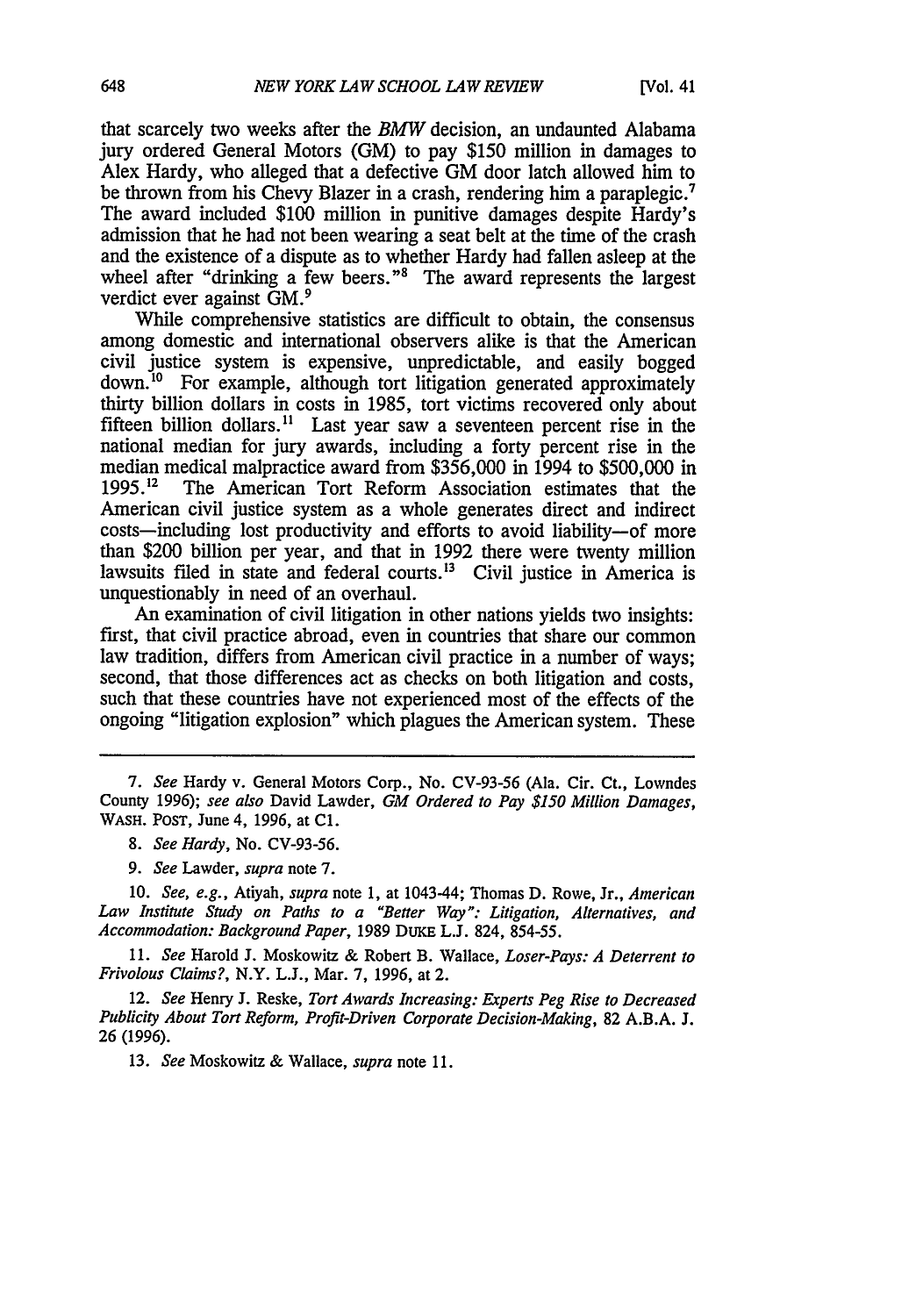differences in procedure exist at every phase of a civil suit, suggesting numerous opportunities for reforming civil practice in the United States.

#### I. PRE-TRIAL DISCOVERY

The United States is unique in allowing broad pre-trial discovery that includes not only document production but also extensive interrogatories and pre-trial depositions, practices which are, for the most part, not permitted in civil law countries and are rather restricted in other commonlaw systems.<sup>14</sup>

The costs and delay associated with providing extensive discovery are staggering. The President's Council on Competitiveness, headed by then-Vice President Dan Quayle, concluded that discovery accounts for eighty percent of litigation costs in the United States,  $15$  a figure which is supported by the experience of corporate in-house counsel.<sup>16</sup> While inhouse legal teams have attempted to control outside legal costs by increasing their own involvement in the discovery process, discovery still accounted for 37.8% of monies paid to outside legal counsel in 1994.'1

Unlike the United States, Britain and Australia do not provide for pretrial depositions at all;<sup>18</sup> Israel essentially allows pre-trial testimony only where the witness is about to leave the country or for some similarly where the witness is about to leave the countries in the countries with the countries in the countries in the countries in the country sufficient reason."<sup>19</sup> Also, in Australia, Britain, and Israel, pre-trial discovery is focused mainly on document production, which is envisioned as a cooperative undertaking in which each party submits its own list of documents that are relevant to the case and then permits its opponent to inspect any or all of the documents listed. Most Australian jurisdictions

*15. See* PRESIDENT'S COUNCIL ON COMPETITIVENESS, AGENDA FOR CIVIL JUSTICE REFORM IN AMERICA **1-3** (1991); see also Alfred P. Ewert, *Is IP Litigation in the US Really Worth It?,* MANAGING INTELL. PROP., June 1995, at 27, 28.

*16. See Focus on Law Department Managers,* METROPOLITAN CORP. CouNs., July 1996, at 20 (interviewing Kathryn A. Oberly, counsel to Ernst & Young).

17. *See Total Legal Costs Were 1.23% of Median Revenues in 1994,* CORP. LEGAL TIMES, July 1995, at 27.

**18.** *See* MARK ARONSON & JILL HUNTER, LITIGATION: EVIDENCE AND PROCEDURE § 6.42 (5th ed. 1995) (stating that even written interrogatories are used only when obviously necessary); Letter from Andrew C. Dobson, Esq., solicitor in England, to Gerald Walpin, Esq. (June 12, 1996) [hereinafter June 12 Letter] (on file with *New York Law School Law Review).*

19. *See* Letter from Philip Mandelker, Esq., member of the Israeli Bar, to Gerald Walpin, Esq. (June 3, 1996) [hereinafter June 3 Letter] (on file with *New York Law School Law Review).*

**19971**

<sup>14.</sup> *See* ORGANISATION FOR ECON. COOPERATION AND DEv., PRODUCT LIABILITY RULES IN OECD COUNTRIES 27 (1995) [hereinafter OECD].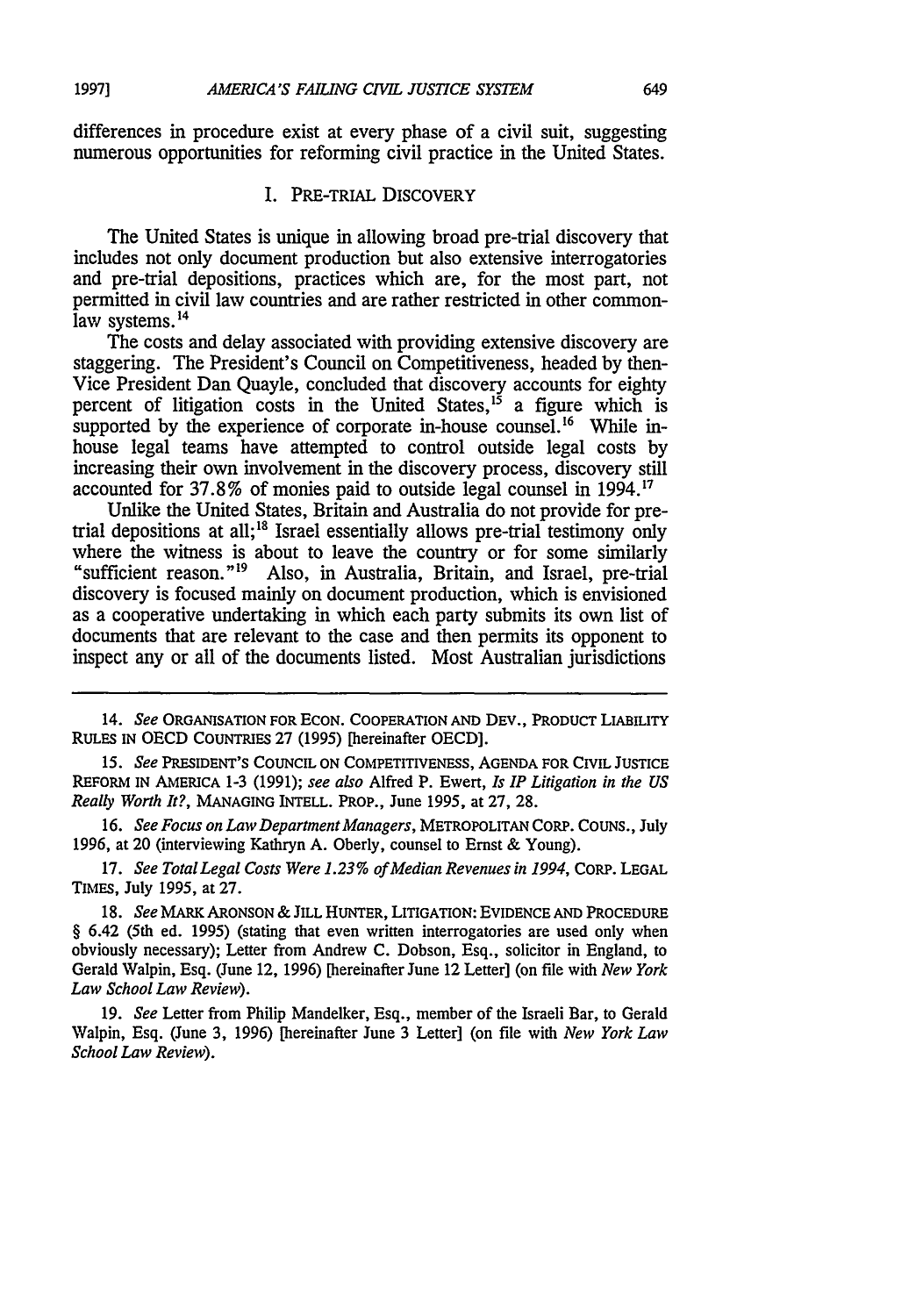further limit document production by requiring that the documents sought by a party be "necessary" at the stage at which they are sought and discouraging "fishing" for evidence.<sup>20</sup> Finally, pre-trial depositions of third-parties do not exist in Australia and Israel and are extremely limited in Britain; document discovery from non-parties is very limited in the United Kingdom and Australia and is not permitted in Israel.<sup>21</sup>

It is not difficult to see that allowing broad discovery, as the United States does, fosters claims by aiding plaintiffs who "otherwise would not have access to key information necessary for a successful action." $22$ Interestingly, the 1993 amendments to Rule 26(a) of the Federal Rule of Civil Procedure, which were intended to expedite information exchange, resemble the procedures used in Britain and Canada; however, these amendments were not well-received by many federal courts, which were given the option not to follow the amended rule.<sup>23</sup> Nonetheless, limiting the circumstances under which depositions can be taken may still prove a worthwhile and feasible method of reforming pre-trial discovery.<sup>2</sup>

#### II. CLASS ACTION LITIGATION

One area in which the United States differs from other nations is in its provisions for class actions.<sup>25</sup> Over time, class certification has become increasingly available, so that a class need not be composed of a

22. OECD, *supra* note 14, at 27.

23. *See* FED. R. CIv. P. 26(a); *Briefs: Courts Reticent About New Rules,* 12 ALTERNATIVES TO **HIGH** COSTS **LITIG. 105** (1994) (discussing Advisory Committee intention to expedite information flow).

24. For example, depositions might be limited to cases in which a witness is likely to become "unavailable" as that term is used in Federal Rule of Evidence 804(a).

*25. See* **FED.** R. Civ. P. **23.**

<sup>20.</sup> *See* ARONSON & **HUNTER,** supra note 18, §§ 6.11-6.12. For example, Queensland imposes a "duty" to disclose all documents that are "directly relevant to an allegation in issue." Q.S. Ct. Rules, Order 35.

<sup>21.</sup> *See* **ARONSON** & **HUNTER,** *supra* note 18, § 6.36 (explaining that third-party discovery is available in Federal Court, Victoria and the Northern Territory, and South Australia); **STUART SIME,** A PRACTICAL APPROACH TO CIVIL PROCEDURE § 22.4 (1994) (stating that third-party discovery is available in Britain in cases of personal injury or death); Letter from Andrew **C.** Dobson, Esq., solicitor in England, to Gerald Walpin, Esq. (Aug. 12, **1996)** (on file with *New York Law School Law Review)* (explaining that third party discovery is available where the third party has "facilitated" the "wrongdoing" of a party, whether intentionally or not); Letter from David **J.** O'Callaghan, **Esq.,** member of the Australian Bar, to Gerald Walpin, Esq. (Aug. **29, 1996)** [hereinafter August **29** Letter] (on file with *New York Law SchoolLaw Review)* (explaining that there is no discovery of third party witnesses in Australia); June 3 Letter, *supra* note 19 (stating that there is no compulsory third-party discovery in Israel).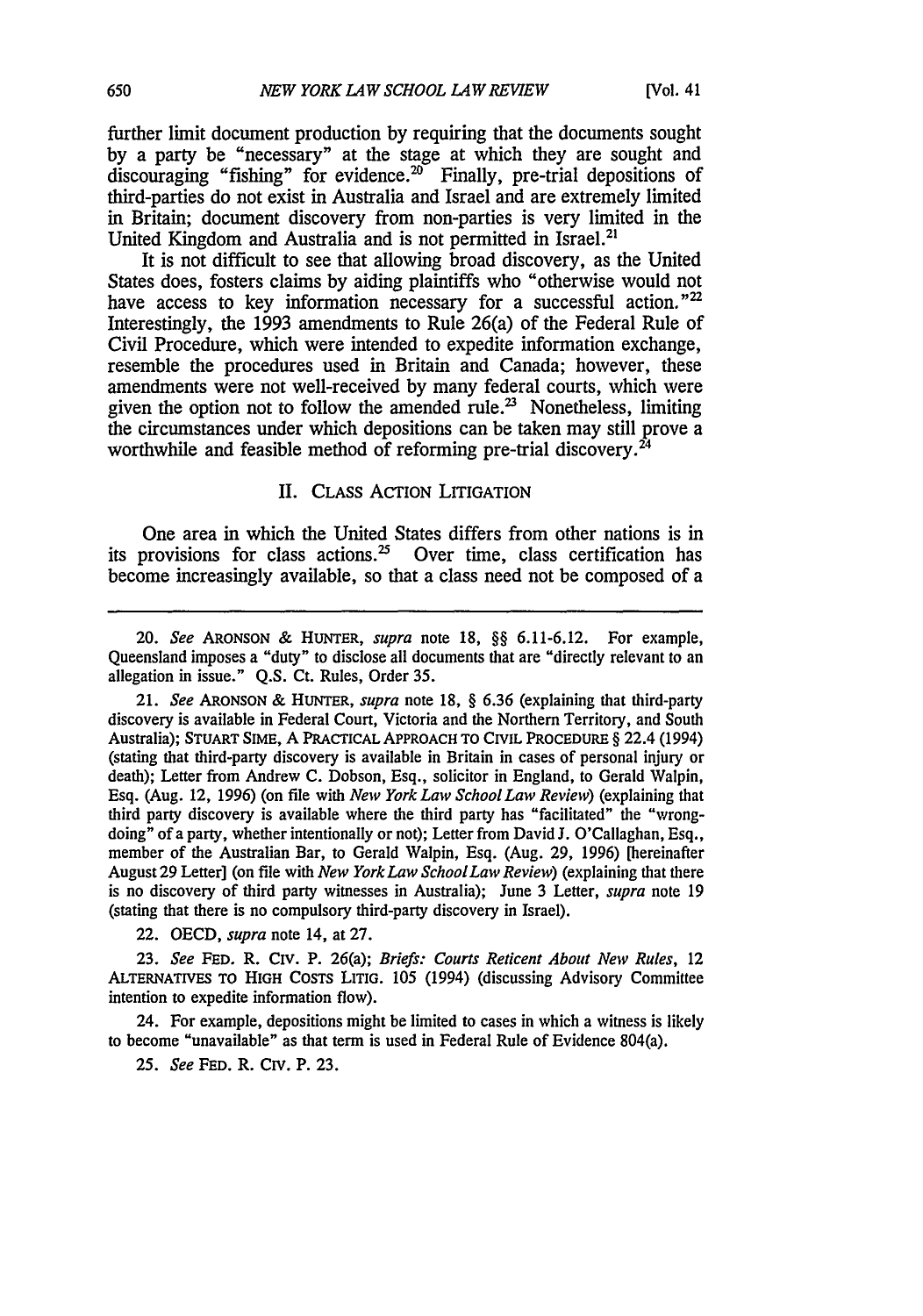group of persons who share an identical interest. As one observer has summarized:

The American class action permits representative parties to bring proceedings on behalf of members of a class without the prior consent of those members and irrespective of whether they are parties to the litigation. The court may award global damages without proof of damage in individual cases and the outcome is binding on all class members.<sup>26</sup>

In contrast, the British "test case" or "representative action" is functionally closer to consolidation.<sup>27</sup> Under the test case method, where a number of people share "the same interest in any proceedings," an action may be commenced "by or against any one of them"; the result obtained by one is binding on all. $^{28}$  It is noteworthy that the use of the test case has evolved as an ad hoe response to "necessity"; as yet English law contains no formal provisions for test cases.<sup>29</sup> Representative actions are thought to be "generally inappropriate for mass tort actions because the parties lack the requisite commonality of interest."<sup>30</sup><br>While some Australian jurisdictions have adopted

While some Australian jurisdictions have adopted formal representative action procedures, practical experience with these procedures is limited. Australian scholars readily admit that Australia has "not yet experienced mass claims on anything like the scale elsewhere."<sup>31</sup> Also, although some parts of Australia have broader provisions for group action by a group sharing a "common interest," a number of Australian courts have treated the "common interest" requirement as a "same interest" requirement, thus placing "interpretive shackles" on the use of

**27. ARONSON & HUNTER,** *supra* note 18, §§ 3.48, 3.60.

28. **SIME,** *supra* note 21, § 7.5.

**29.** *See id.*

30. Sparrow, *supra* note 26, at 2.

31. ARONSON & HUNTER, *supra* note 18, §§ 3.48-3.49. The absence of any meaningful number of mass tort cases in Australia cannot be explained away as the result of historical good fortune, that is, a lack of mass disasters that would engender litigation. First, mass torts resulting in asbestosis and silicosis have occurred, but have been processed outside of court. *See infra* p. 662. Moreover, every modem country has suffered from mass disasters-or at least from adverse incidents affecting a large number, which, given the ingenuity of lawyers and a welcome sign on the courthouse doors in this country, has resulted in the litigation explosion. There is no reason to believe that the foreign bar is any less ingenuous or unable to take advantage of a courthouse welcome sign, if it were on the doors.

<sup>26.</sup> Ros Sparrow, *Corporate Friendly Europe,* INT'L COM. LITIG., Mar. 1996, at 2.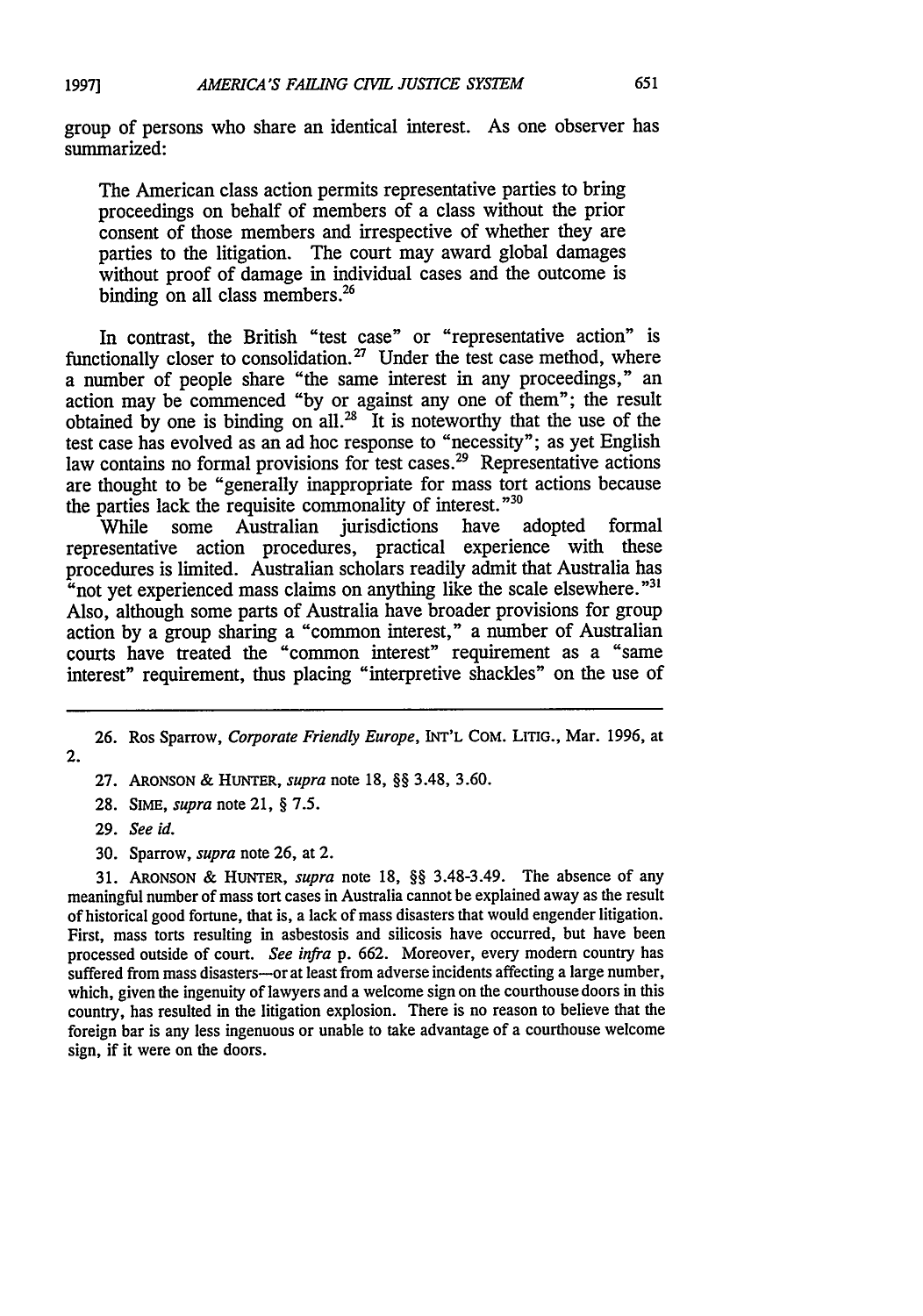these group actions.32 The functionality of Australian representative action procedures is therefore questionable.

A recently enacted class action provision in Israel presents intriguing<br>possibilities. A recent amendment to the Israeli Banking (Customer A recent amendment to the Israeli Banking (Customer Services) Law contains a clause, which allows class actions for violation of that law and permits a court to consider the benefits and detriments to the public that may result from allowing a class action to proceed against a defendant financial institution.<sup>33</sup> This cost-benefit analysis was added to the Banking Law in view of the strong public interest in the stability of the banks. $34$  Such an analysis might easily be applied in other contexts where there is a demonstrable public interest in the stability of the targeted industry. Class actions in Israel are generally limited in that the Class actions in Israel are generally limited in that the availability of class certification and the requirements for proceeding as a class vary according to the specific statutory context.<sup>35</sup> By contrast, Rule 23 of the Federal Rules of Civil Procedure provides a uniform standard for class actions in this country.

### III. **THE** CIVIL JURY TRIAL

Unlike the United States, Australia and Britain do not employ juries in most types of civil cases.<sup>36</sup> In Canada, civil juries are very rarely requested and, in any civil trial before a jury, the court retains the discretion to dismiss the jury "at any stage of the proceedings **. . .** based upon the complexity of the issues."<sup>37</sup> Furthermore, the jury system does not even exist in Israel.<sup>38</sup> In fact, among countries in the Organization

32. See ARONSON & *HUNTER, supra* note 18, §§ 3.52-3.59.

33. See Letter from Philip Mandelker, Esq., member of the Israeli Bar, to Gerald Walpin, Esq. (May 6, 1996) (on file with *New York Law School Law Review).*

34. See June 3 Letter, *supra* note 19.

35. See id.

36. See Michael Tilbury & Harold Luntz, Punitive Damages in Australian Law, 17 Loy. L.A. INT'L & COMP. L.J. 769, 775-76 (1995) (explaining that most civil trials in Australia do not involve juries); Letter from David J. O'Callaghan, Esq., member of the Australian Bar, to Gerald Walpin, Esq. (Aug. 13, 1996) [hereinafter August 13 Letter] (on file with New York Law SchoolLaw Review); August 29 Letter, *supra* note 21 (both letters stating that while right to a jury trial exists for tort and contract actions, its use for contract actions is either non-existent or extremely limited); June 12 Letter, *supra* note 18 (explaining that in Britain civil juries are used only in defamation and fraud cases).

37. Bruce A. Thomas, Q.C., & Lawrence G. Theall, *Product Liability and* Innovation: A Canadian Perspective, 21 CAN.-U.S. L.J. 313, 314-15 (1995).

38. See June 3 Letter, supra note 19.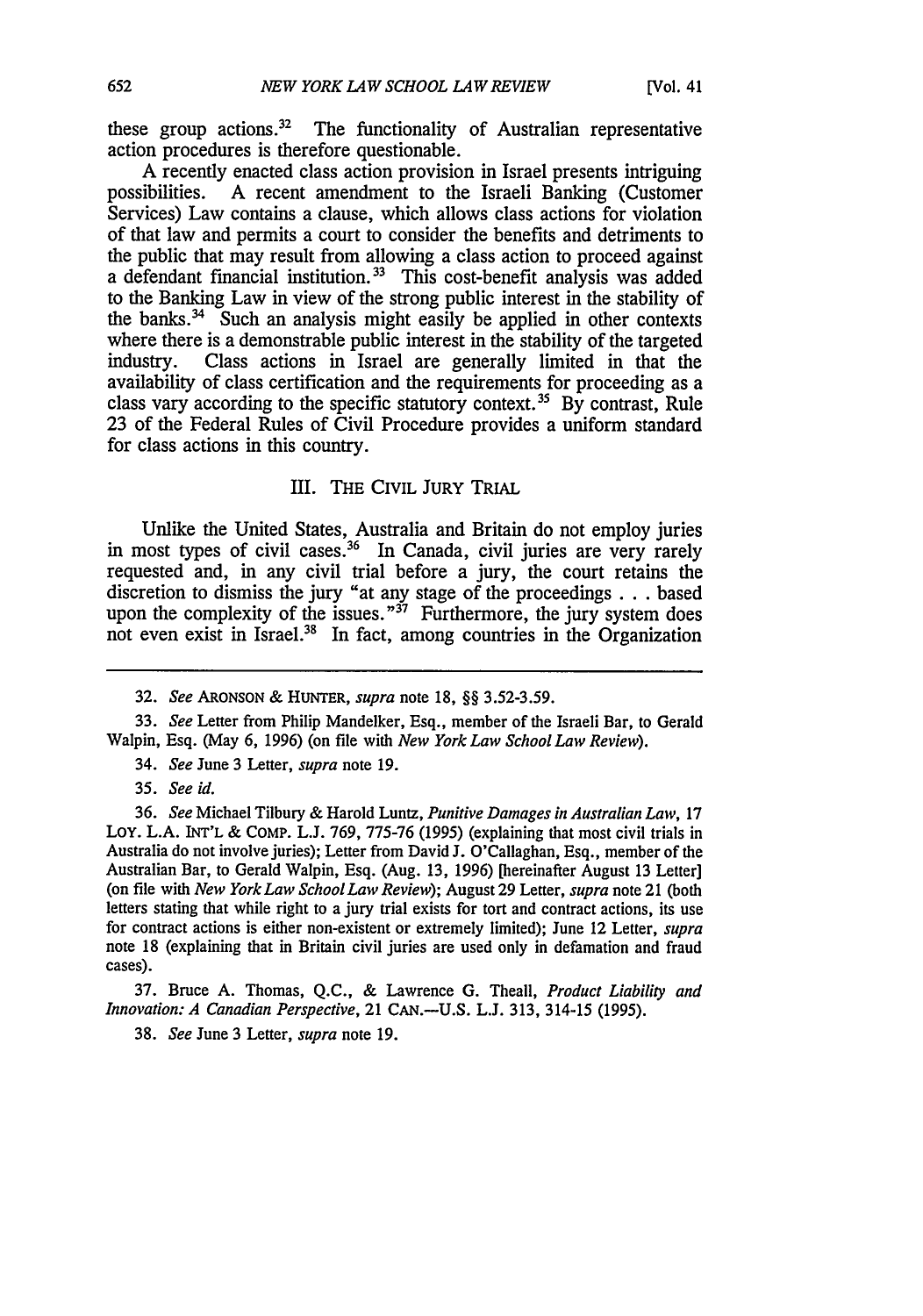for Economic Cooperation and Development, only the United States and Ireland provide for jury trial of personal injury claims.<sup>39</sup>

The arguments against the use of civil juries are familiar: Trial by judge is just not the same thing as trial by jury. Judges give reasons for their decisions, juries do not; judges cannot openly discard or flout the law, juries can; judges at least attempt to put aside prejudice and emotion, juries often do not. Nobody can doubt that jury trial is a less rule-governed and less predictable mode of trial than judge trial. $40$ 

Moreover, although "appellate courts may reluctantly encroach on the decision of the jury" by employing remittitur, in most cases damage awards are upheld according to "what juries typically do" rather than according to ideas of what juries *should* do.<sup>41</sup> "Sympathy verdicts," together with allowances for high attorney fees, "extraordinarily high" awards for pain and suffering, multiple damages resulting from the collateral benefit rule, and punitive damages, exact a considerable toll on the American civil justice system.<sup>42</sup>

Of course, the Seventh Amendment and most state constitutions permit liability in most civil cases to be decided by a jury.<sup>43</sup> Also, the Supreme Court has ruled that a court may not substitute its own assessment of compensatory damages for that of a jury.<sup>44</sup> However, the Constitution does not clearly preclude a scheme in which liability and compensatory damages would be determined by a jury and punitive damages assessed by a judge. The Fourth Circuit has ruled that because the "proper measure" of punitive damages in a tort action "is a function of law[,] not of facts found by a jury," punitive damages are not constitutionally required to be

39. *See* OECD, *supra* note 14, at **25.** "The impact of juries is not limited to the United States. In Ireland, which also has jury civil trials, the average damages are six times greater than in England, where judges award damages." *Id.* at 26.

40. Patrick S. Atiyah, *Lawyers and Rules: Some Anglo-American Comparisons,* 37 Sw. L.J. 545, 555 (1983).

41. Atiyah, *supra* note 1, at 1024.

42. *Id.* at 1021-25; *see also infra* Part VI for a discussion of punitive damages.

43. *See* U.S. CONST. amend. VII.

In Suits at common law, where the value in controversy shall exceed twenty dollars, the right of trial by jury shall be preserved, and no fact tried by a jury, shall be otherwise re-examined in any Court of the United States, than according to the rules of the common law.

*Id.*

44. *See* Kennon v. Gilmer, 131 U.S. 22 (1889).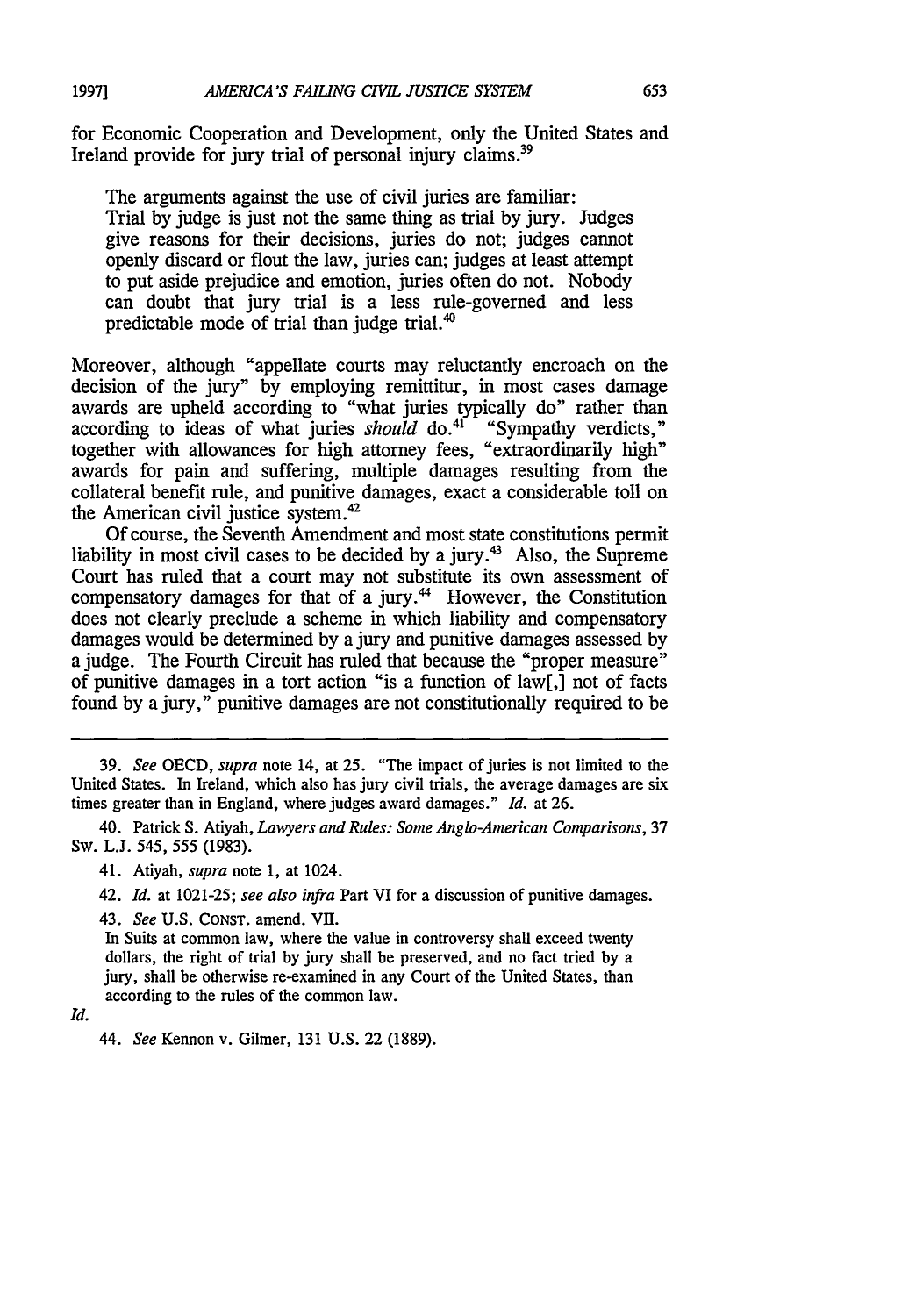assessed by a jury.<sup>45</sup> At the state level, Connecticut, Kansas, and Ohio have each passed statutes implementing this bifurcated system with respect to punitive damages.<sup>46</sup> As one commentator noted, "[a]lmost no one thinks it remarkable, let alone unconstitutional, that in criminal cases juries decide guilt or innocence and judges then take sole charge of sentencing."<sup>47</sup>

To the extent that punitive damage awards do much to escalate the cost of civil justice in America, a compromise between the status quo and the jury-free system employed by other countries may improve our system considerably. It is important, however, to consider supplementing this bifurcated scheme with detailed statutory standards for judges to follow in awarding punitive damages; otherwise, unguided judicial discretion in damage assessment could well offset the benefits of removing damage awards from the civil jury.<sup>48</sup>

### IV. ATTORNEY FEES: DISCOURAGING FRIVOLOUS CLAIMS

One feature of the American civil justice system that is frequently blamed for the "litigation explosion" is the contingent attorney fee agreement. The contingent fee agreement represents a truly unique effort to increase a plaintiff's access to justice by creating "a risk-bearing coventurer in the person of the lawyer who will not get paid in case of defeat."<sup>49</sup> While the development of freely negotiated contingency fees in this country was aided by the influence of the laissez-faire doctrine,<sup>51</sup> Commonwealth nations historically prohibited contingency agreements, in part through the use of the common-law torts of champerty and maintenance.<sup>51</sup>

48. *See* Alan Howard Scheiner, *Judicial Assessment of Punitive Damages, the Seventh Amendment, and the Politics of Jury Power,* 91 COLUM. L. REV. 142, 180, 222 (1991).

49. Rowe, Jr., *supra* note **10,** at 851-52.

50. *See* John F. Vargo, *The American Rule on Attorney Fee Allocation: The Injured Person's Access to Justice,* 42 AM. U. L. REV. 1567, 1575 (1993).

51. *See* Tilbury & Luntz, *supra* note 36, at 771.

<sup>45.</sup> Shamblin's Ready Mix, Inc. v. Eaton Corp., 873 F.2d 736, 742 (4th Cir. 1989). Currently the Fourth Circuit is the only federal Court of Appeals to have directly addressed the issue.

<sup>46.</sup> *See* CONN. GEN. STAT. ANN. § 52-240(b) (West 1990) (finding of damages); **KAN.** STAT. ANN. § 60-3702 (1989) (all civil actions); OHIO REv. CODE ANN. § 2315.21(C) (Banks-Baldwin 1990).

<sup>47.</sup> David Bernstein, *Learning from the Commonwealth,* 25 Civ. JUST. MEMO 1 (1996).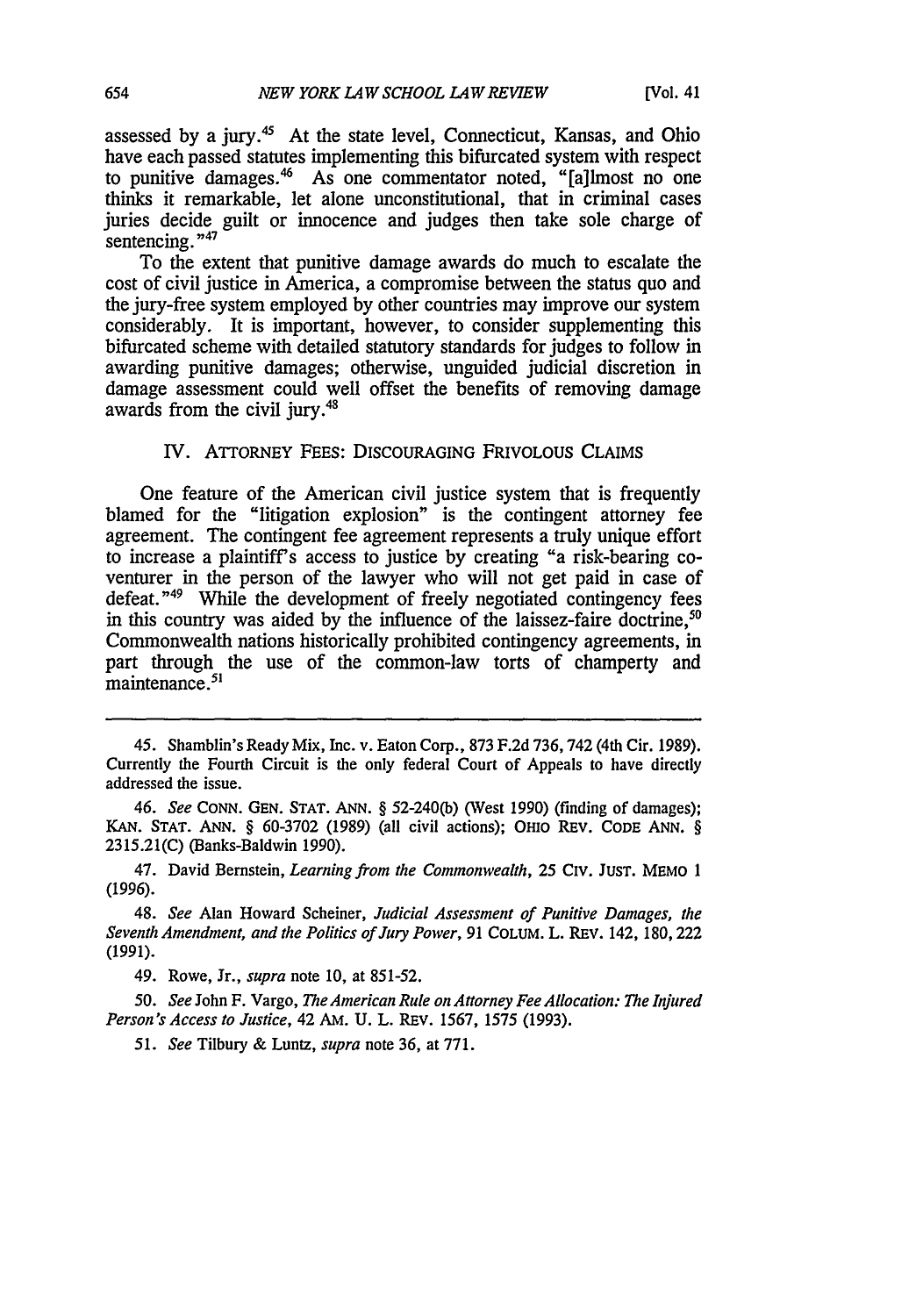Though the use of such torts has fallen off, Commonwealth nations still prefer to increase access to the system through legal aid and limits on attorneys' fees rather than through contingency arrangements.<sup>52</sup> In the United Kingdom, for example, contingency agreements are prohibited **by** section 28.8 of the Code of Conduct for the Bar of England and Wales.<sup>53</sup> While in Australia, an agreement between a lawyer and client to share in a recovery is statutorily unenforceable.<sup>54</sup> Although Israel allows lawyers and clients to make contingency agreements in tort and commercial litigation, "maintenance" arrangements are prohibited **by** the Code of Ethics.<sup>55</sup> Around the world, contingent fee agreements are viewed as adding to the incidence of frivolous litigation and, correspondingly, the cost of liability insurance.<sup>56</sup>

Traditionally, other civil justice systems, particularly those in the Commonwealth, have required parties to compensate their attorneys on a simple pay-as-you-go or scale basis. Because this approach does not hold out the prospect of a large windfall to the attorney in the event of success, it is said to discourage frivolous and overly prolonged claims and to increase settlement or abandonment of claims.<sup>57</sup> However, as legal aid has become increasingly unavailable,<sup>58</sup> this method of attorney compensation has come under attack as an unfair obstacle to the filing of meritorious claims by middle- and lower-class individuals.<sup>59</sup>

In response to this criticism, and on the recommendation of Lord Harry Woolf, who has completed a review of the British civil litigation system, the British have for the past year been experimenting with a so-called "conditional" fee arrangement. In personal injury and some called "conditional" fee arrangement. insolvency claims, as well as in cases before the European Court of Human Rights, a client and a solicitor may negotiate a "no win, no fee arrangement" with an "uplift." Translation: if the client loses, the Translation: if the client loses, the solicitor waives the scale or hourly fee for services provided; if the client wins, the solicitor may recover his or her scale fee plus an enhancement

**52.** *See* Rowe, Jr., *supra* note **10,** at **851** n.93.

*53. See* Maimon Schwarzschild, *Class, National Character, and the Bar Reforms in Britain: Will There Always Be an England?, 9* **CONN. J.** INT'L L. **185, 217** n.123 (1994).

*54. See* Tilbury & Luntz, *supra* note 36, at 771.

*55. See* June 3 Letter, *supra* note 19.

56. *See* OECD, *supra* note 14, at 26.

**57.** *See id.*

58. *See* Tilbury & Luntz, *supra* note 36, at 771.

59. *See* Fiona Bawdon, *Accident Victims Win Their Rights,* OBSERVER, June 16, *1996, available in* 1996 WL 12063615.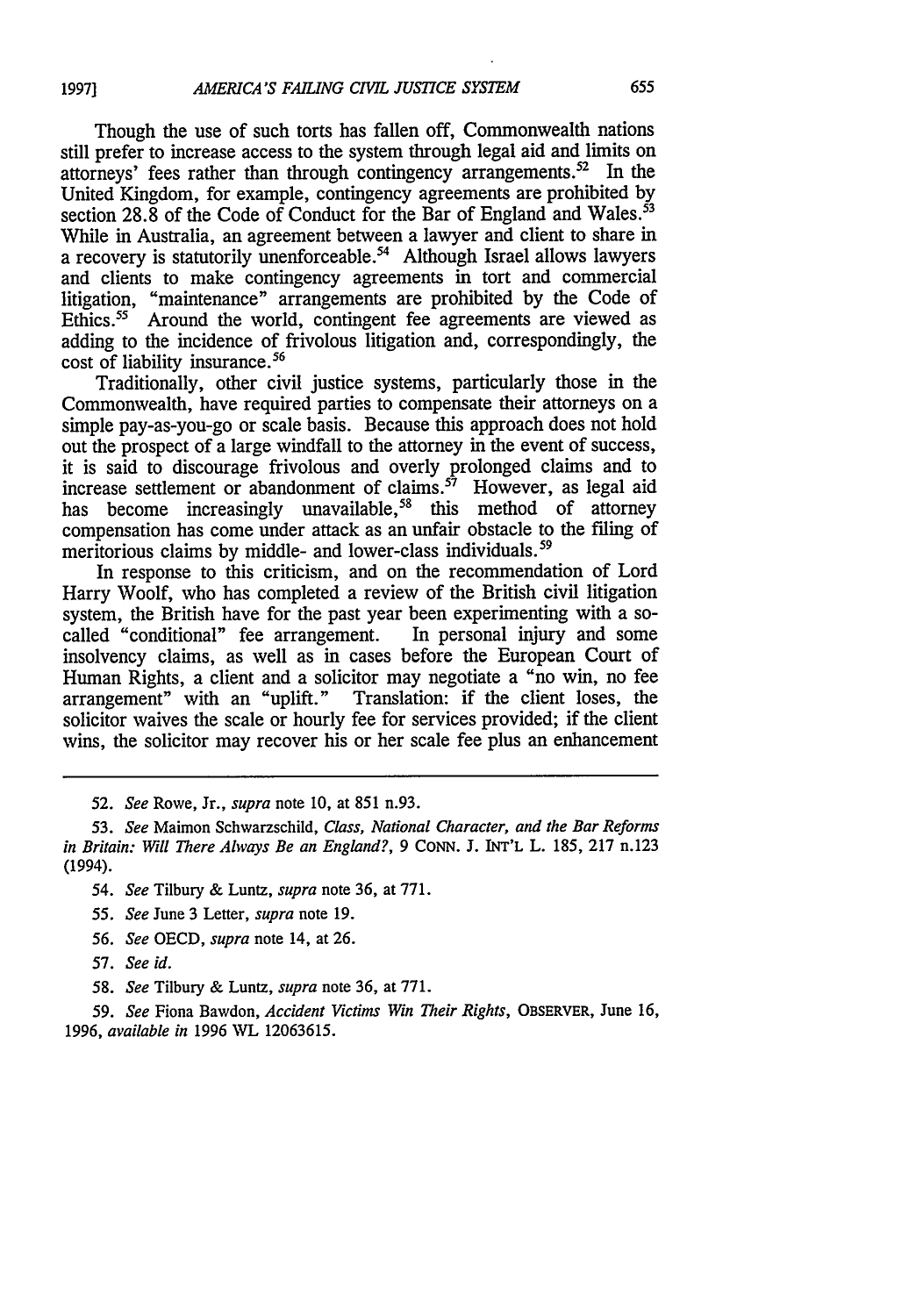of no more than  $100\%$  of the scale fee.<sup>60</sup> The British are careful to distinguish the conditional fee from the contingent fee, noting that while a contingency arrangement gives an attorney a share in the client's damages-a larger award yields a larger fee-a conditional fee arrangement is a fixed uplift which is not affected by the degree to which a claim succeeds, only by the condition of success itself.<sup>61</sup> Over the past year, the availability of the conditional fee appears to have had the desired effect of opening the British legal system to approximately 12,000 accident victims who, most likely, would "have otherwise had no chance of compensation."<sup>62</sup>

Whether conditional fees will make solicitors more "aggressive"—that is, cause them to seek out frivolous claims-remains to be seen. One observer suggests that the representative action will continue to be rare because "it is unlikely that many European firms would have the depth of resources to conduct group actions on the basis of conditional fees.<sup>"63</sup>

One should note generally that conditional fee agreements are open to review by the court, which can reduce inappropriate uplifts and result in the discipline of solicitors.<sup>64</sup> In the majority of cases in Britain, Australia, and Ontario, the traditional method of attorney compensation continues to restrain lawyerly aggressiveness.

# V. **FEE SHIFTING**

Perhaps no other foreign practice has attracted as much attention in the debate over civil justice reform as the "English rule" of costs. Under the traditional operation of the English rule, which is also used in Australia and Israel, costs "follow the event"; the losing party in a civil suit must pay the costs incurred by the winner, including counsel fees.<sup>65</sup> Fee shifting is supplemented by the "payment-in" scheme, under which a defendant may make a payment to the court in satisfaction of a monetary claim; should the plaintiff reject the offer and succeed in the action but recover less than the amount of the offer, the plaintiff must pay the defendant's costs from the time of the offer onward.

- 63. Sparrow, *supra* note 26.
- *64. See* June 18 Letter, *supra* note 60.
- *65. See* **SIME,** *supra* note 21, § 40.1.

**<sup>60.</sup>** *See* Letter from Andrew **C.** Dobson, Esq., solicitor in England, to Gerald Walpin, Esq. (June **18, 1996)** [hereinafter June 18 Letter] (on file with *New York Law School Law Review).*

**<sup>61.</sup>** *See id.*

<sup>62.</sup> Bawdon, *supra* note 59.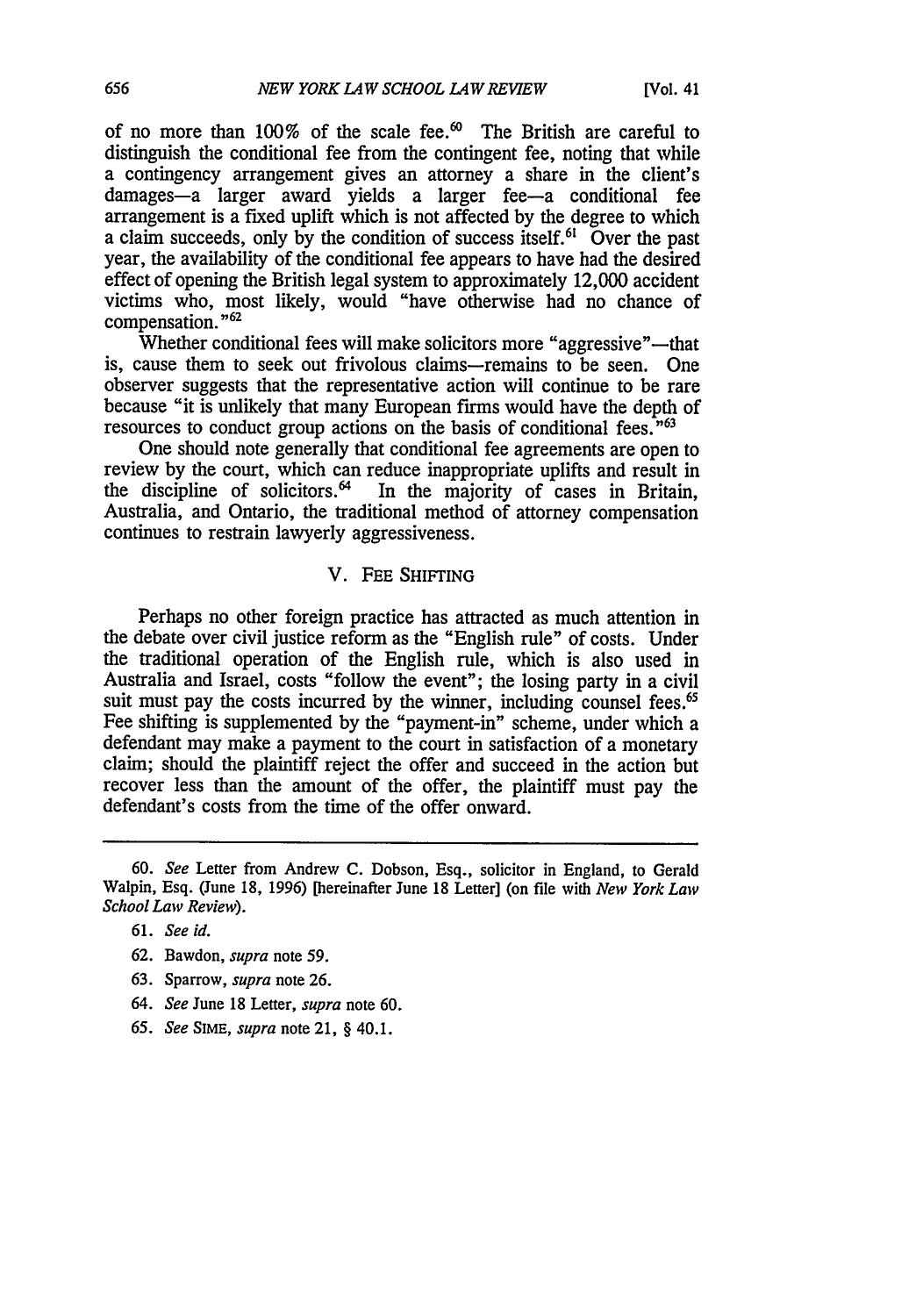The principle of costs following the event is not absolute, in that the court possesses "unlimited discretion" to award costs as "the justice of the case requires" and may deny the award of costs altogether. $66^\circ$  In practice, the losing party is thus rarely ordered to pay the winner's costs in their entirety.<sup>67</sup> Nonetheless, fee shifting appears to be a significant Nonetheless, fee shifting appears to be a significant disincentive to litigation.<sup>63</sup> Even a successful party may face an adverse cost order-not only where there has been misconduct, but also where the court finds that the winner failed to achieve "anything of value or substance which he could not have won" through settlement.<sup>69</sup>

As a measure which exists almost solely to discourage litigation, fee shifting is plainly at odds with the American ideal of ensuring access to justice. Although judges may use their discretion to make smaller cost orders where the unsuccessful party is on legal aid,<sup>70</sup> the legal aid policy of turning down cases in which costs may be awarded acts as a barrier to indigent personal injury plaintiffs.<sup>71</sup> Further, a middle-class individual who- does not qualify for legal aid and has a reasonable but uncertain chance of success is ill-advised to risk his or her house by suing for damages.<sup>72</sup>

Where fee shifting has been employed in the United States, it has usually been structured as a one-way shift that increases rather than decreases a plaintiff's access to the system. For instance, under section 1988 of title 42 of the United States Code, a plaintiff may recover costs from the government for a civil rights violation but does not have to pay the government's costs if the claim fails.<sup>73</sup> The one-way shift, which

**67.** *See* **ARONSON** & **HUNTER,** *supra* note 18, **§** 1.18 (stating that in Australia, "one could usually count on the court ordered costs falling short of the winner's actual legal expenses by around one-third in the routine case, more in complex cases."); **SIME,** *supra* note 21, at 440 (stating that in the United Kingdom, "even a successful litigant usually has to pay something to its own solicitor"); August 13 Letter, *supra* note 36 (noting that court-ordered costs may fall short of actual expenses by as much as 80% in a commercial case in Sydney); June 3 Letter, *supra* note 19 (noting that, in Israel, fee assessments in tort actions may be as high as 10% of the recovery but are substantially lower in commercial actions).

**68.** *See* **ARONSON & HUNTER,** *supra* note 18, **§** 1.18; Tilbury & Luntz, *supra* note 36, at 771.

- 71. *See* Vargo, *supra* note 50, at 1613 n.393.
- 72. *See* Tilbury & Luntz, *supra* note 36, at 771.
- 73. 42 U.S.C. **§** 1988 (1994).

<sup>66.</sup> *Id.* (citing Scherer v. Counting Instruments Ltd., 1 W.L.R. 615, 621-22 (C.A. 1986)). Costs may even be awarded against non-parties in exceptional cases. *See id. §* 40.3.6. (citing Aiden Shipping Co. Ltd. v. Interbulk Ltd., 2 W.L.R. 1051 (H.L. 1986)).

<sup>69.</sup> SIME, *supra* note 21, **§§** 40.5.1, 40.5.4.

<sup>70.</sup> *See id.* **§** 40.6.2.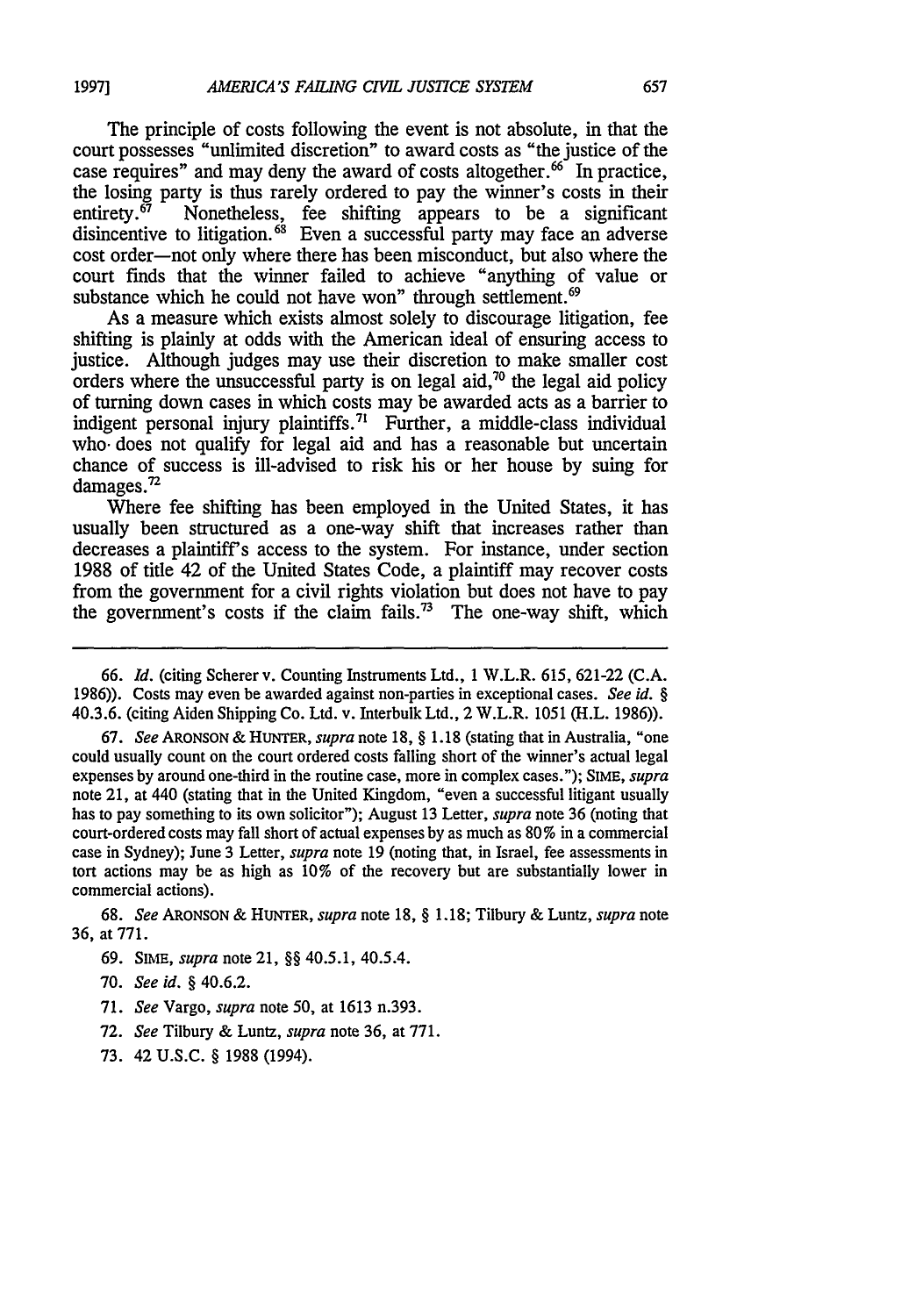obviously does little to deter meritless claims, is rooted in Supreme Court precedent which focuses on the unfair and disparate impact that a two-way shift would have on the poor, the necessity of generating attorneys' fees litigation, and the lack of legislative action in this area.<sup>74</sup>

The English have recently responded to these concerns about the twoway shift. Along with conditional fees, they have instituted what is known as "after the event" insurance, which for a limited fee **(f** 85) protects a party against having to pay the opposing party's legal costs.<sup>75</sup> In the first year of its availability, cost insurance seems to have had the desired effect of opening the legal system to plaintiffs with meritorious claims who otherwise would not have been able to sue for damages.76

Another way of adapting the English rule to our system has been suggested by Judge William Schwarzer of the United States District Court for the Northern District of California.<sup>77</sup> Where an offer of settlement has been made, Judge Schwarzer would implement fee shifting by amending Rule 68 of the Federal Rules of Civil Procedure to include attorney fees within "reasonable court costs." To mitigate the impact on lower and middle-class plaintiffs, Judge Schwarzer suggests (1) the use of discretion by judges "where necessary to avoid infliction of undue hardship on a party" and (2) the limitation of awardable costs to the amount of the judgment.<sup>78</sup> Under this proposal, if a plaintiff were to reject an offer of settlement and then go on to lose the case, the plaintiff would not be forced to pay the defendant's legal fees.<sup>79</sup> The condition that the judge's discretion be exercised only to avoid "undue hardship" is responsive to the concern that unlimited discretion could generate a "significant problem of satellite litigation" over attorneys' fees.'

77. *See* Committee on Fed. Legislation, *Attorney Fee-Shifting and the Settlement Process,* 51 REc. AsS'N B. CITY N.Y. 391, 399 (1996).

78. *Id.* at 399-400. Where judgment is rendered for the defendant but no monetary award is assessed against the plaintiff, there would be no awardable costs; where necessary, the Committee endorses the use of Federal Rule of Civil Procedure **I I** sanctions rather than fee-shifting to deal with plaintiffs who bring such cases frivolously. *See id.* at 411.

79. *See id.* Note that the Committee on Federal Legislation itself endorses the Schwarzer Proposal only for federal diversity cases. *See id.* at 413.

80. *See id.* at 398. Alaska, which employs fee shifting under Rule 82 of the Alaska Rules of Civil Procedure, has in fact experienced a great deal of attorney's fees litigation for this reason. However, it should be noted that the court's discretion extends only to successful defendants, whereas there is an explicit schedule of fees for successful

<sup>74.</sup> *See* Alyeska Pipeline Serv. Co. v. Wilderness Soc'y, 421 U.S. 241 (1975); Fleischman Distilling Corp. v. Maier Brewing Co., 386 U.S. 714, 718 (1967).

*<sup>75.</sup> See* Bawdon, *supra* note **59.**

<sup>76.</sup> *See id.*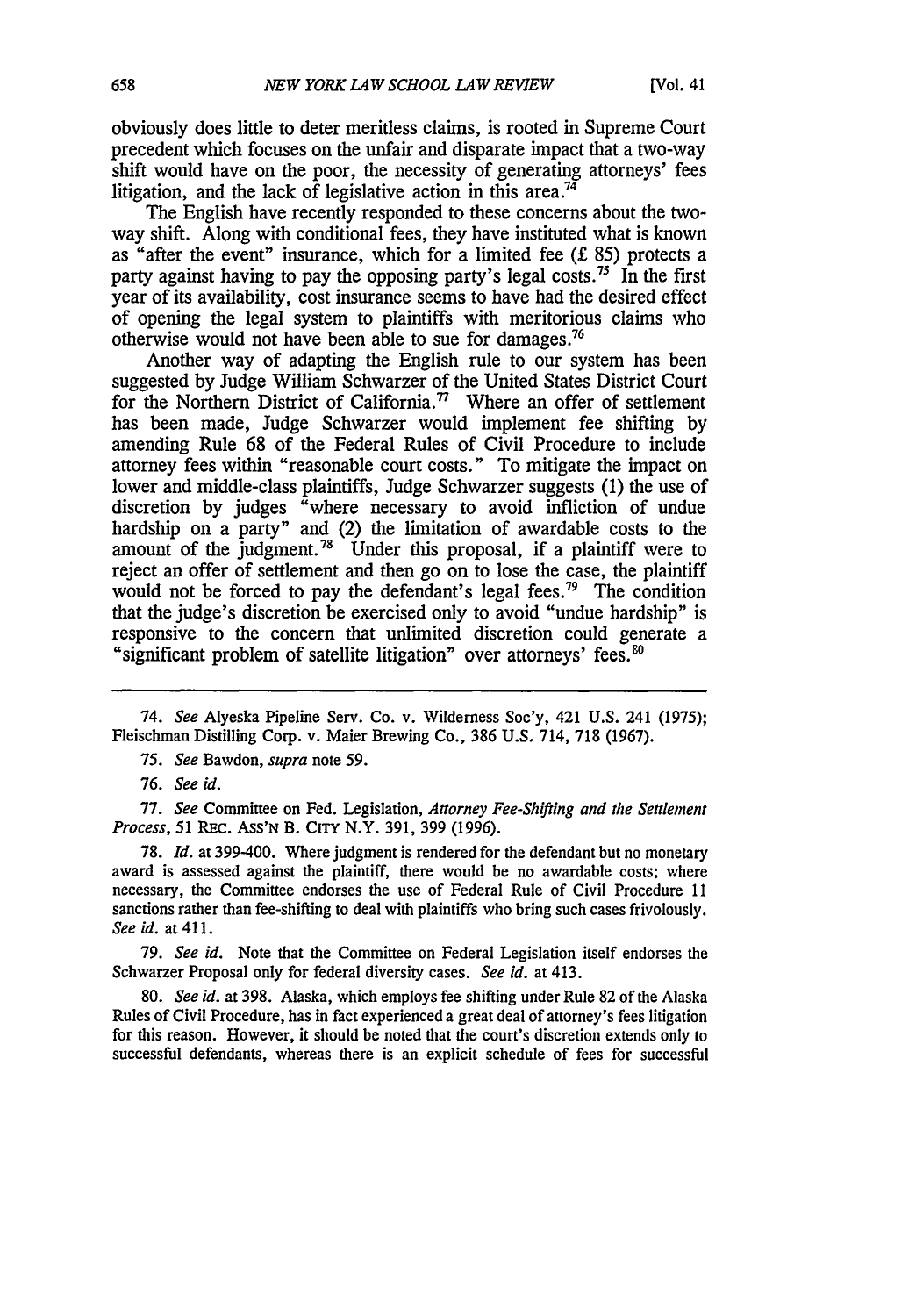#### VI. **DAMAGES**

Regardless of where the power to assess damages lies, it is apparent that awards which are "grossly excessive," like that in *BMW*,<sup>31</sup> are assessed far too often and that there seems to be a trend towards awards which defy description, like that in the  $GM$  case.<sup>82</sup> The problem is not limited to punitive damages, but extends to compensatory awards which include "pain and suffering"; each type of award serves essentially as a license for "sympathy verdicts."

For a variety of reasons, other civil systems have not experienced damage awards of comparable magnitude or frequency. Israel, for one, does not employ punitive damages at all.<sup>83</sup> However, the elimination of punitive damages in this country is unlikely, given that the use of punitive awards is firmly rooted in precedent and regarded as "the hammer of civil justice."<sup>84</sup> More limited and thus potentially more feasible approaches are suggested by civil systems in the Commonwealth.

One possibility is simply placing a cap on damages. Canada, for example, caps damage awards at a level adjusted annually according to the Consumer Price Index; the cap for non-pecuniary damages in 1995 was approximately \$260,000.<sup>85</sup> A variation on the cap is the tariff. Some Australian jurisdictions, in an effort to achieve consistency, place a tariff on non-pecuniary loss in defamation cases to ensure that these awards are not disproportionate to awards for non-economic loss in serious personal injury cases.<sup>86</sup> British judges use a tariff as well.<sup>87</sup>

Another possibility is changing the manner in which damages are calculated. In Britain, for instance, the availability of comprehensive unemployment, disability and medical benefits and the rejection of the collateral benefit rule (except with respect to private insurance) operate

81. BMW of N. Am., Inc. v. Gore, 116 S. Ct. 1589 (1996); *see also supra* text accompanying notes 2-6.

82. Hardy v. General Motors Corp., CV-93-56 (Ala. Cir. Ct. Lowndes County 1996); *see also supra* text accompanying notes 7-9.

- 83. *See* June 3 Letter, *supra* note 19.
- 84. Scheiner, *supra* note 48, at 142.

85. *See* PETER RICHARDSON **& MACKENZIE** GERVAIS, PRODUCTS LIABILITY **-** THE CANADIAN EXPERIENCE 167, 176, 187 (1995) (ALI-ABA Course of Study).

86. *See* Tilbury & Luntz, *supra* note 36, at 791.

plaintiffs; it is likely the disparate treatment of plaintiffs and defendants, rather than the exercise of judicial discretion alone, which generates most of the controversy. *See* Vargo, supra note 50, at 1622-24.

**<sup>87.</sup>** *See* Schwarzschild, *supra* note 53, at 217-18.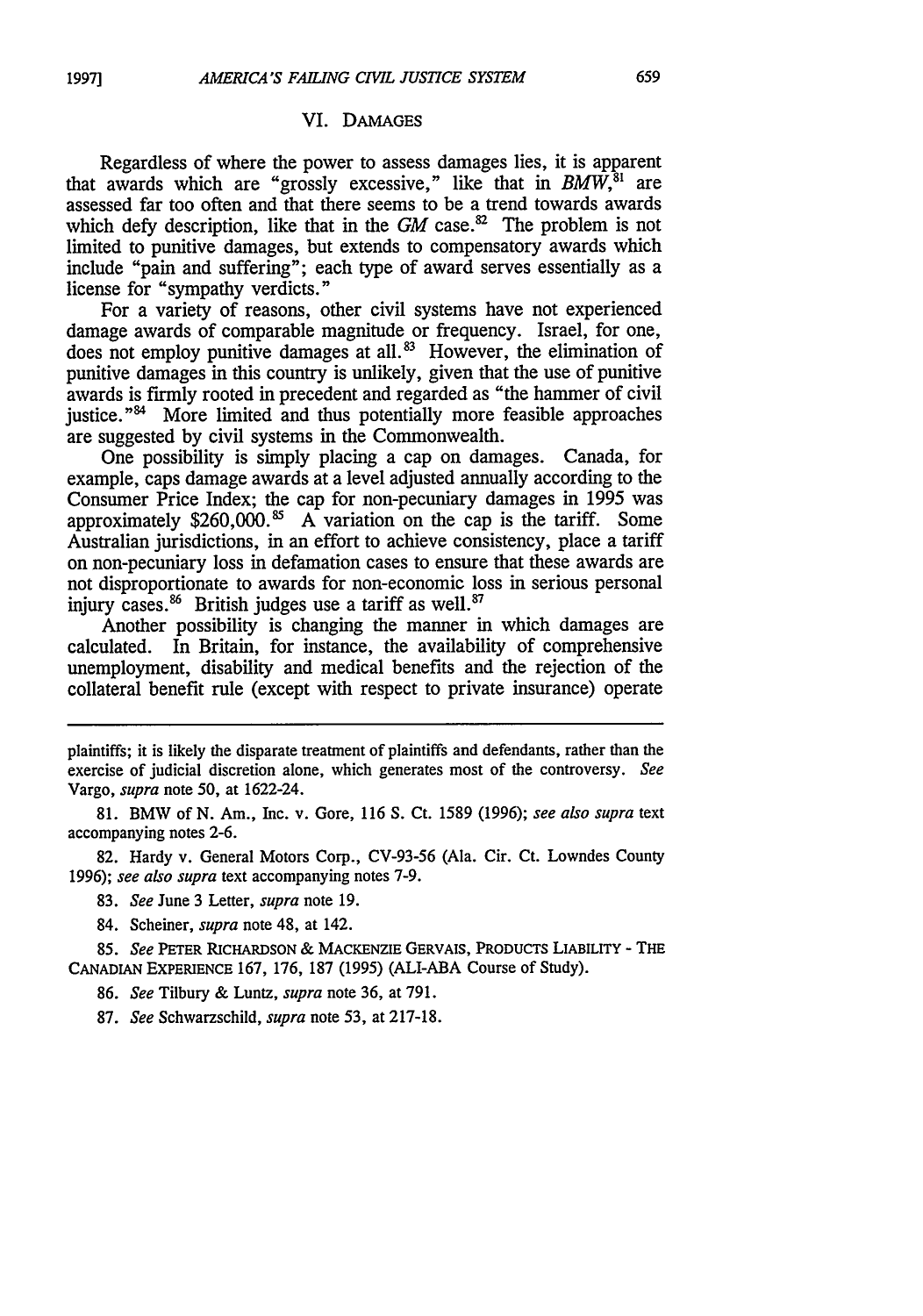jointly to limit awards.<sup>88</sup> Further, British courts calculate damages for lost wages based on a plaintiff's net after-tax income rather than gross salary. $89$  British courts can also employ an interim damages scheme, in which a defendant pays some agreed-upon amount to an injured plaintiff and the court retains the power to modify the judgment if the plaintiff's condition improves.<sup>90</sup> This last approach responds to the concern that a plaintiff may exaggerate or unnecessarily prolong the appearance of suffering during the trial-for example, by donning the stereotypical neckbrace—only miraculously to recover and enjoy a wealthy, healthy life.<sup>91</sup> Unsurprisingly, judgments in the United Kingdom tend to be much lower than they are here; a 1991 survey suggests that there are fewer than forty million dollar personal injury verdicts annually in England and Wales combined, compared to at least 700 here.<sup>92</sup>

If punitive damages cannot be eliminated from the American system, it may at least be possible to limit their use to certain categories of cases. *Rookes v. Barnard*,<sup>93</sup> a 1963 decision of the House of Lords, limited the availability of "exemplary" damages in the United Kingdom to three types of cases: first, cases in which the government or a government agent has acted in an "oppressive, arbitrary, or unconstitutional" manner; second, cases in which it appears that "the defendant has calculated that the profit to be made from a course of conduct is likely to exceed any compensation payable to the plaintiff"; and third, cases in which exemplary damages were already (prior to 1964) permitted by statute.<sup>94</sup> The practical effect of *Rookes* has been the standardization of what would otherwise be the most "unpredictable" factor in damage calculation, resulting in far smaller and less frequent punitive awards than those assessed in the United States.<sup>95</sup>

90. *See* Nancy M. Simone, *Medical Malpractice Litigation: A Comparative Analysis of the United States and Great Britain,* 12 SUFFOLK TRANSNAT'L L.J. 577, 595 (1989).

91. In this regard, it is interesting to note that Australian courts tend to discount awards on the assumption that the "vicissitudes of life" may bring good fortune or opportunities that alleviate a plaintiff's suffering; this assumption contrasts sharply with the hopelessly bleak picture painted by many plaintiffs' attorneys and adopted in part, or whole, by juries. *See* Tilbury & Luntz, *supra* note 36, at 771.

- 92. *See* Schwarzschild, *supra* note 53, at 218.
- 93. [1964] App. Cas. 1129 (1963).
- 94. Tilbury & Luntz, *supra* note 36, at 774.
- *95. See* Schwarzschild, *supra* note 53, at 217.

<sup>88.</sup> *See* Atiyah, *supra* note 1, at 1024-25.

<sup>89.</sup> *See id.*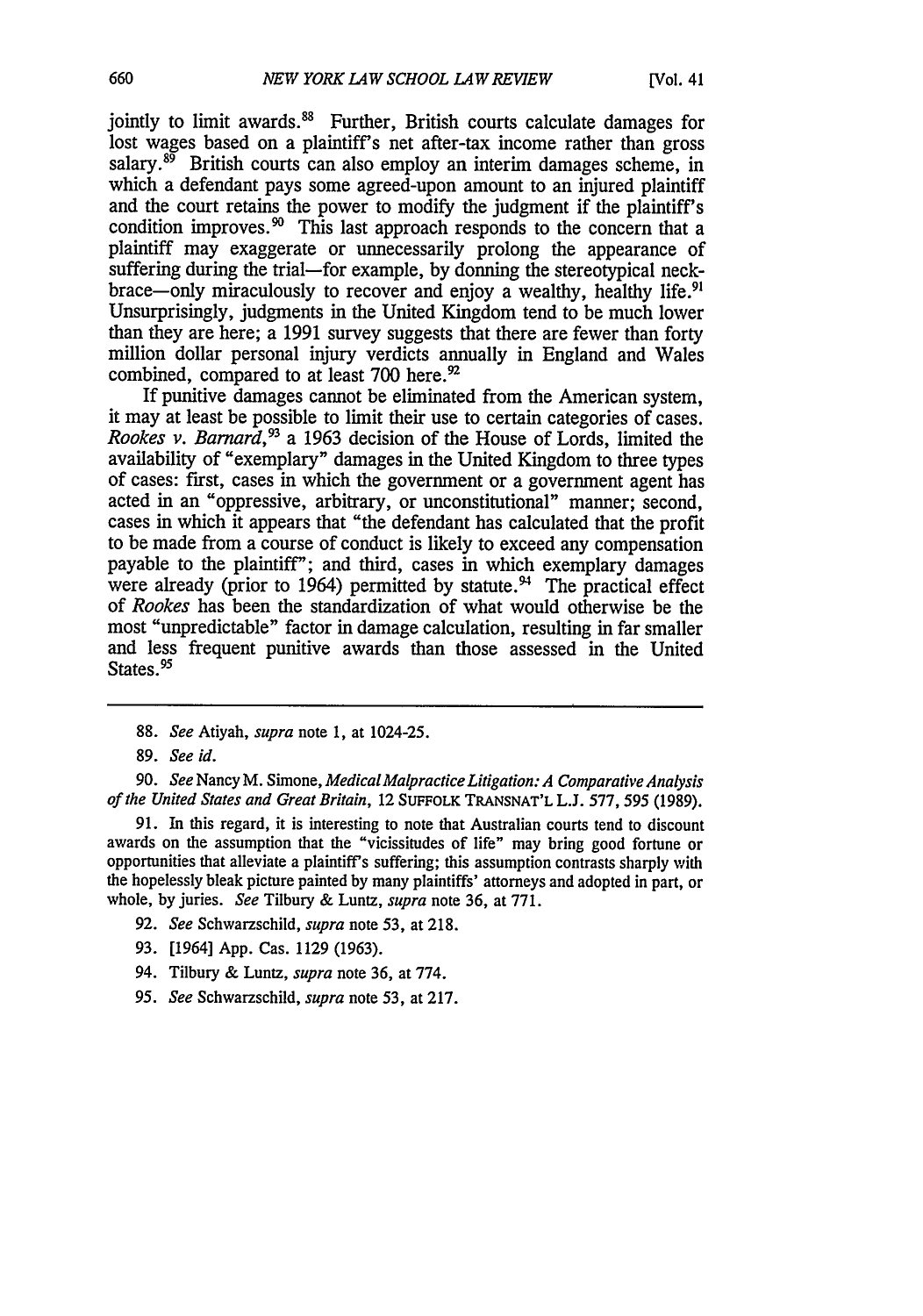**1997]**

Though Canada and Australia have declined to follow *Rookes, 96 the* courts of both nations apply considerable restraint in the assessment of punitive damages. For example, Australian courts award punitive For example, Australian courts award punitive damages only "where the defendant engages in conscious wrongdoing in contumelious disregard of another's rights." $97$  Generally, the reluctance of courts in Commonwealth nations to employ punitive damages rests on a number of policies: the theory that punitive damages tend to blur the line between civil and criminal law, but disregard the rights of defendants in civil trials where evidentiary and other protections are not as strong as in the criminal arena; the belief that "damages" should be awarded for the purpose of compensation, not punishment; the fear that privately sought punitive damages allow the state to "abnegate $\prod$  its role as the exacter of punishment on behalf of the community;" and the idea that individual plaintiffs should not "profit from the punishment of the defendant," especially where the jury is inclined to assess punitive damages on the basis of harm believed to have been done to persons other than the plaintiff in the case.<sup>91</sup>

Finally, it should be noted that reforms in other areas of civil litigation are likely to affect punitive damage levels. To the extent that juries often inflate punitive damage awards in order to make up for the portion of a compensatory award that represents attorneys' fees, reforming the attorney compensation structure could reduce punitive awards. Also, as discussed above, setting guidelines for punitive awards and placing the power to award punitive damages in the hands of judges rather than juries would probably reduce the incidence of excessive "sympathy verdicts," assuming that judges in the United States would apply the guidelines more conservatively than juries.

*<sup>96.</sup> See, e.g.,* Vorvis v. Insurance Corp. of Canada, [1989] S.C.R. 1085, 1104-05 (Can. 1989); Uren v. John Fairfax & Sons, (1966) 117 C.L.R. 118, 123 (Austl.).

<sup>97.</sup> Tilbury & Luntz, *supra* note 36, at 786.

<sup>98.</sup> *Id.* at 787; *see also* Bruce Feldthusen, *Punitive Damages in Canada: Can the Coffee Ever Be Too Hot?,* 17 LOy. L.A. INT'L **&** COMP. L.J. 793, 803-08 (1995). One approach which might respond to these concerns is the increased use of civil penalties, for example, the awarding of punitive damages to the state. Although critics argue that plaintiffs have no incentive to sue for damages that do not accrue to them, administrative law provides one model for the use of civil penalties that responds to the incentive problem. Under New York City's fair housing law, for example, once a plaintiff has shown that his or her complaint meets a probable cause standard, the City Commission on Human Rights can essentially become a co-plaintiff by helping to investigate the plaintiff's charges of discrimination.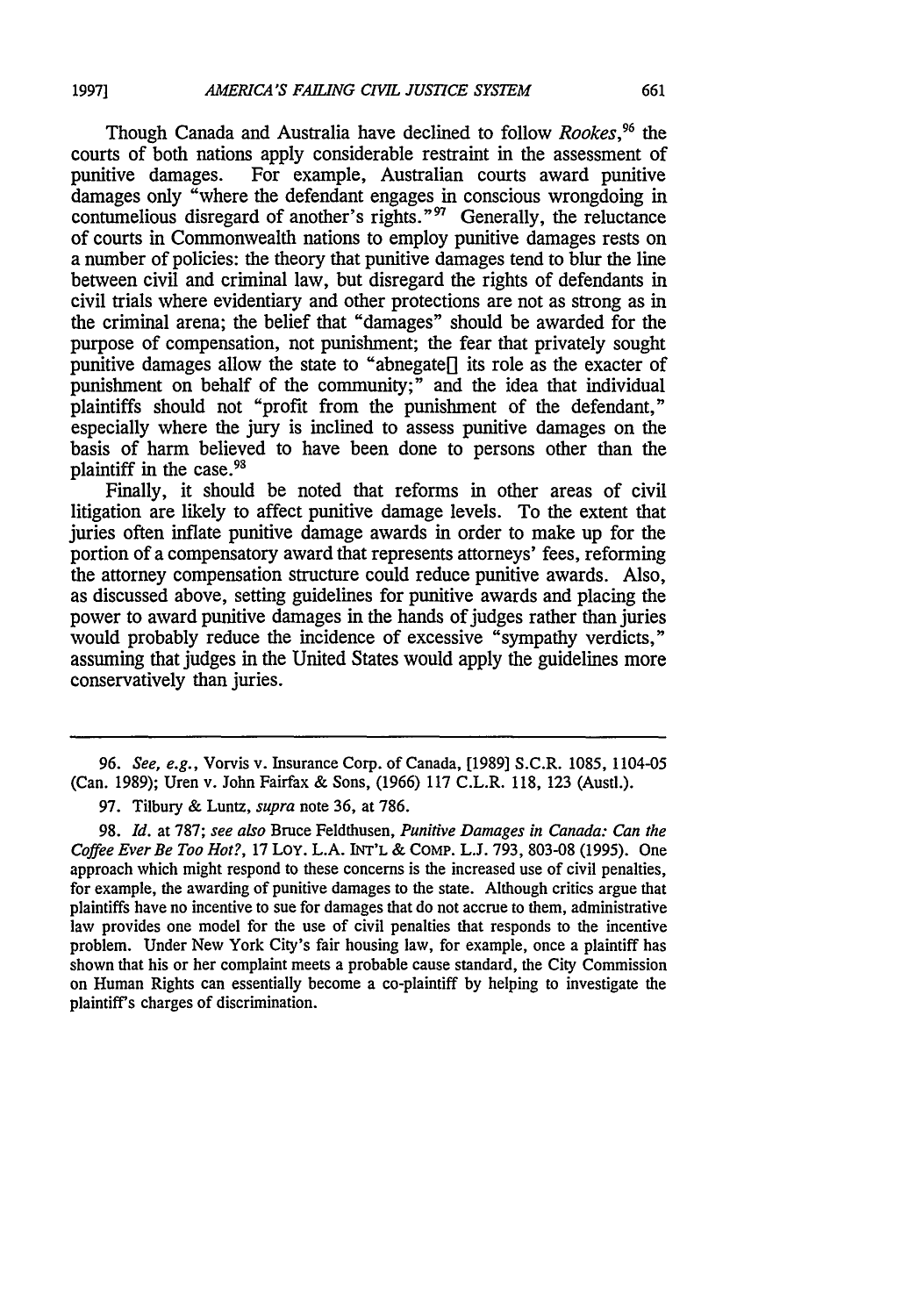# VII. ALTERNATIVE DISPUTE RESOLUTION: AVOIDING PROLONGED CLAIMS

Another way in which other nations have decreased pressure on their civil justice systems is by encouraging alternative dispute resolution (ADR) and judicially supervised settlement of claims. Australia, which is experiencing "something of a boom" in the use of  $ADR$ ,  $99$  has been particularly successful at developing special procedures for handling small claims,  $^{100}$  including mediation and appraisal by independent experts.  $^{101}$ Australia also provides for administrative adjudication of some personal injury claims which eases pressure on the judicial system. For example, in New South Wales, Australia, the Dust Disease Tribunal hears claims for damages resulting from diseases such as asbestosis and silicosis.<sup>102</sup> The tribunal has exclusive jurisdiction over these claims and employs streamlined hearing procedures in which claimants may use evidence presented by other claimants in prior proceedings.<sup>103</sup>

The United Kingdom has not made extensive use of ADR, in part because "the problems with [the British] litigation system have not been perceived as being  $\ldots$  [as] extreme as in the US."<sup>104</sup> Nonetheless, in a specific effort to avoid the American "medical malpractice crisis," Britain has created a number of alternative forums for resolving malpractice claims without litigation. These include the use of consultants for patients' clinical complaints, the use of Health Service Ombudsmen for administrative grievances, and the referral of serious medical complaints to the General Medical Council, which, like a state medical board, can bar a physician from practicing medicine.<sup>105</sup>

New Zealand, meanwhile, "has essentially replaced its tort liability system" with a comprehensive no-fault accident compensation scheme, based on the premise that consumers are better served by a system that can produce consistent and predictable results than one that offers a small

99. August 29 Letter, *supra* note 21; August 13 Letter, *supra* note 36.

101. *See* ARONSON & HUNTER, *supra* note 18, §§ 2.02-2.04.

102. *See* John G. Fleming, *Mass Torts,* 42 AM. J. COMp. L. 507, 526 (1994).

104. John Kendall, *ADR-A Real Change in the Air,* INT'L COM. LITIG., Nov., 1995, at 28-29.

105. *See* Simone, *supra* note 90, at 592-94. Query whether the centralization of most health care and health care administration through the British National Health Service enhances the functioning of these alternative methods of dispute resolution: Would patients who, in effect, "underwrite" the system with their tax dollars, be less motivated by the "pot-of-gold" for them at the end of the litigation rainbow merely because they had to pay part of that recovery in tax dollars? *See id.* at 589-90.

<sup>100.</sup> *See* OECD, *supra* note 14, at 29.

<sup>103.</sup> *See id.*